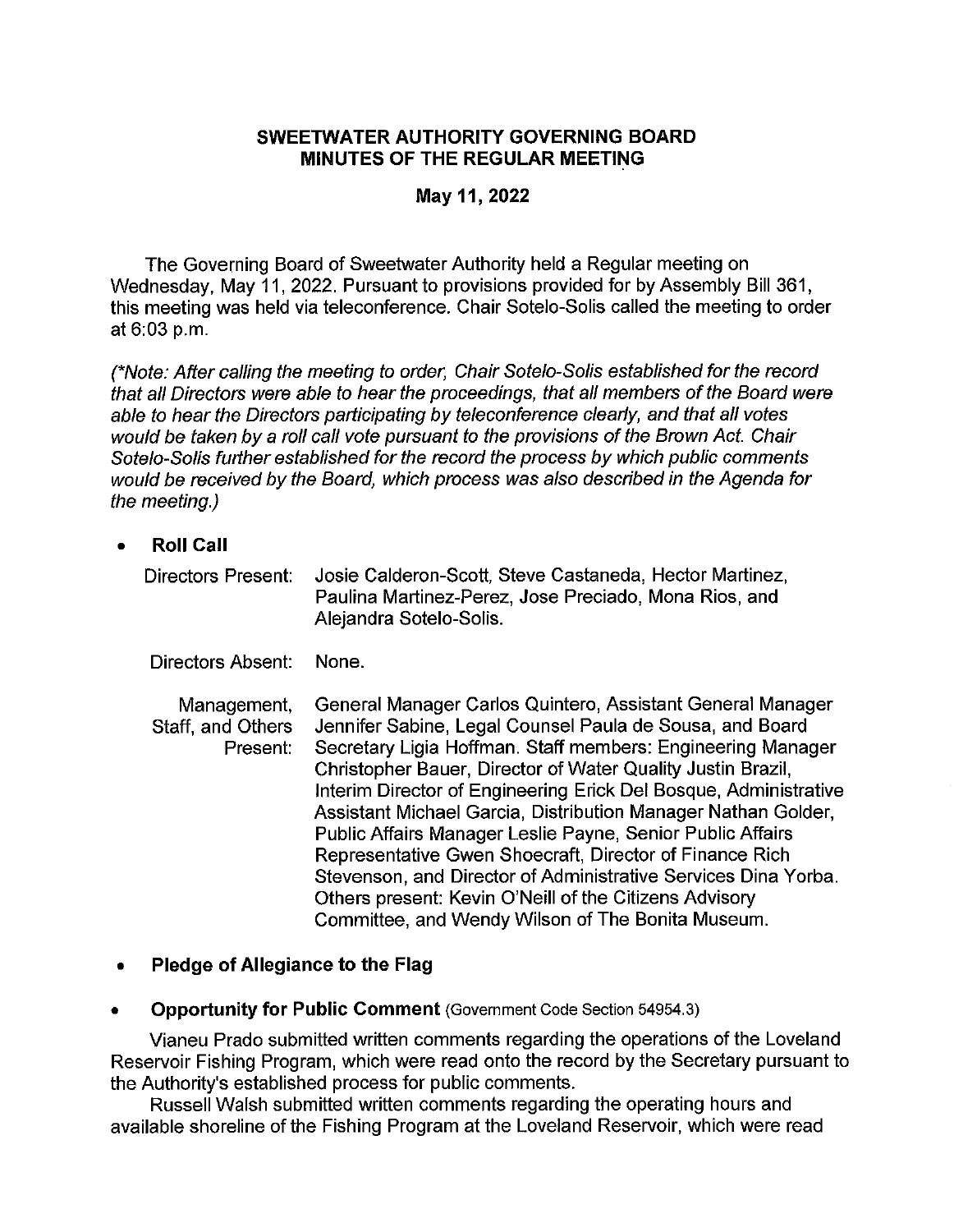onto the record by the Secretary pursuant to the Authority's established process for public comments.

## • **Chair's Presentation**

Recognition of 2022 High School Photo Contest Winners

# **ACTION CALENDAR AGENDA**

- 1. Items to be Added, Withdrawn, or Reordered on the Agenda There was none.
- 2. Approval of Minutes Regular Board Meeting of April 27, 2022

**Director Rios made a motion, seconded by Director Martinez-Perez,** that the Governing Board approve the minutes of the Regular Board meeting of April 27, 2022. **The motion carried unanimously, with Director Preciado absent.** 

## **Consent Calendar Items**

Director Calderon-Scott pulled item 5 for discussion.

**Director Rios made a motion, seconded by Director Calderon-Scott,** that the Governing Board approve consent calendar items 3, 4, and 6 through 10. **The motion carried unanimously, with Director Preciado absent.** 

- 3. Findings to Continue Holding Remote/Teleconference Meetings Pursuant to Assembly Bill 361 Recommendation: Make the following findings: 1) The Governor-declared COVID-19 State of Emergency remains in effect and the Board has reconsidered the circumstances of the COVID-19 State of Emergency; 2) State or local officials continue to impose or recommend measures to promote social distancing; and 3) For the next thirty (30) days, the meetings of the Board, its committees, and any other Authority legislative bodies including the Citizens Advisory Committee, shall be held pursuant to the provisions of Government Code section 54953(e), allowing legislative body members and members of the public to participate in meetings remotely in accordance with that section.
- 4. H Street Main Break Incident (Information Item) (Engineering, Capital, and Development Services Committee Meeting of 5/2/22) Recommendation: No action was required by the Governing Board.
- 6. Transition from Pandemic to Endemic: Lessons Learned from COVID-19 (Information Item) (Finance and Administration Committee Meeting of 5/4/22) Recommendation: No action was required by the Governing Board.
- 7. National City Discolored Water Incident (Information Item) (Water Quality and Distribution Committee Meeting of 5/4/22)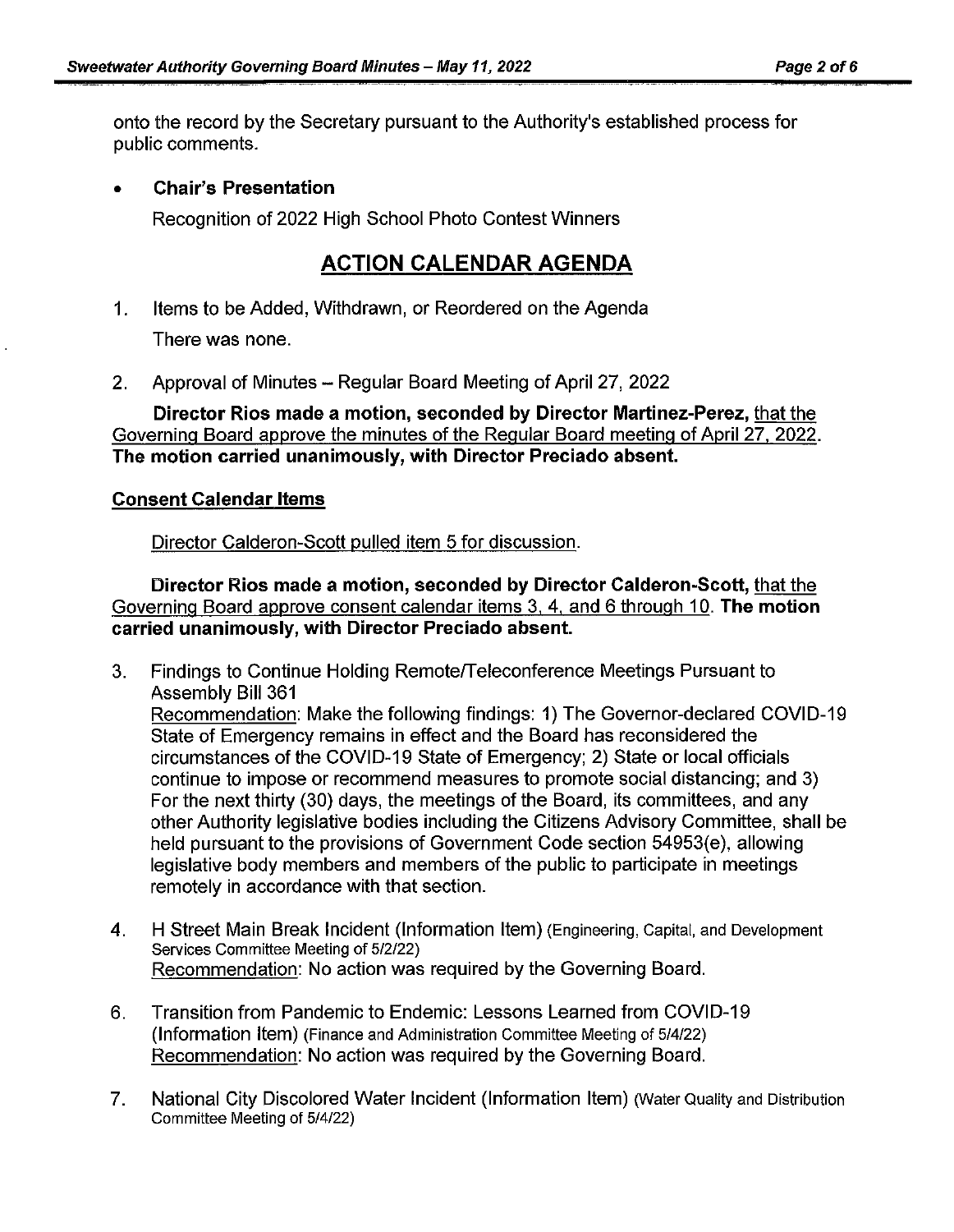Recommendation: Refer a review of Authority outreach and communications efforts during water incidents to the Legislative Affairs and Communications Committee.

- 8. Consideration to Issue a Bid for Removal of the Operations Yard Underground Fuel Storage Tank and Installation of a New Above-ground Fuel Storage Tank (Water Quality and Distribution Committee Meeting of 5/4122) Recommendation: Direct staff to issue the bid documents as presented.
- 9. Plan Modification for Electric Vehicle Chargers at the Robert A. Perdue Water Treatment Plant (Water Quality and Distribution Committee Meeting of 514/22) Recommendation: No action was required by the Governing Board.
- 10. Consideration to Award a Contract for On-call Membrane Replacement for the Richard A. Reynolds Groundwater Desalination Facility (Water Quality and Distribution Committee Meeting of 5/4122) Recommendation: Award a contract for On-call Membrane Replacement to H2O Innovation, Vista, CA, for one year, with an option to renew for up to four additional years in an amount not to exceed \$1,090,000; and direct staff to negotiate bid exceptions and execute a contract.

# **ITEM PULLED FROM THE CONSENT CALENDAR**

5. Consideration to Adopt Resolution 22-02, Adopting the Revised FY 2021-22 Pay Schedule for All Employees (Finance and Administration Committee Meeting of 5/4/22) Recommendation: Adopt Resolution 22-02.

**Upon a motion by Director Calderon-Scott, seconded by Director Rios,** the following resolution:

# **RESOLUTION 22-02**

#### **RESOLUTION OF THE GOVERNING BOARD OF SWEETWATER AUTHORITY ADOPTING A SALARY SCHEDULE FOR ALL EMPLOYEES EFFECTIVE MAY 11, 2022**

was passed and adopted by the following vote to wit:

Ayes: Noes: Absent: Director Preciado Abstain: None Directors Calderon-Scott, Castaneda, Martinez, Martinez-Perez, Rios, and Sotelo-Solis None

### **Action and Discussion Items**

11. Summary of Developers Workshop Held on May 2, 2022 (Information Item) (No Enclosure) (Engineering, Capital, and Development Services Committee Meeting of 5/2/22) Recommendation: No action was required by the Governing Board.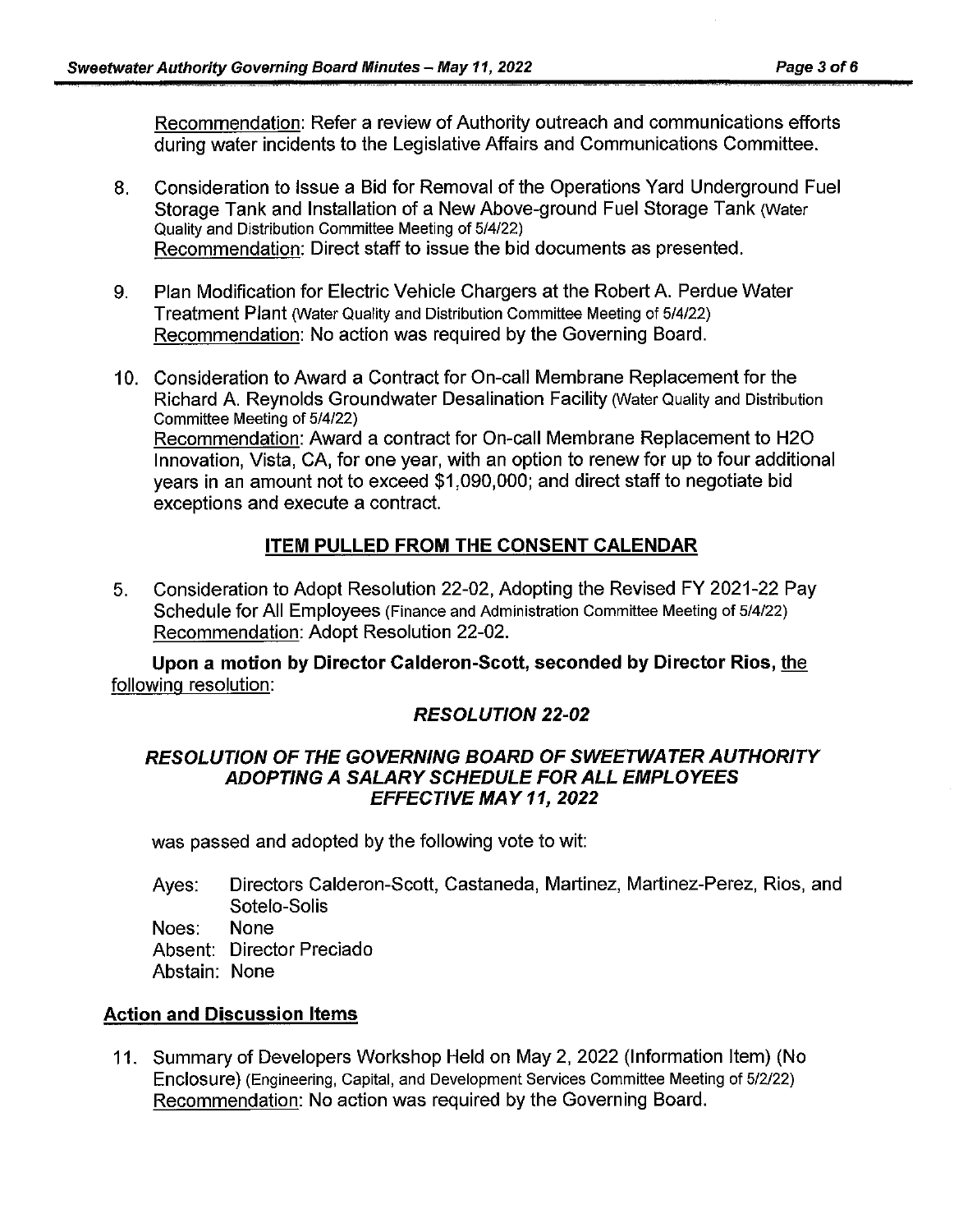(Director Preciado reentered the meeting at 6:42 p.m.)

No action was required by the Governing Board.

12. Consideration to Perform Cost-Benefit Analyses for Water Transfers (Engineering, Capital, and Development Services Committee Meeting of 5/2/22) Recommendation: Direct staff to perform a cost-benefit analyses for water transfer release periods 1, 2, and 3.

**Director Castaneda made a motion, seconded by Director Preciado,** that the Governing Board direct staff to perform a cost-benefit analyses for water transfer release periods 1. 2. and 3. **The motion carried unanimously.** 

13. Review of Board Policies and Procedures (Policy 517 - Financial Policies) (Finance and Administration Committee Meeting of 5/4/22) Recommendation: Defer to the Governing Board for review.

**Director Preciado made a motion, seconded by Director Martinez,** that the Governing Board approve the recommended changes to Policy 517 as presented. **The motion carried unanimously.** 

14. New Business

Consideration of Revised Citizens Advisory Committee Areas of Focus

**Director Martinez made a motion, seconded by Director Calderon-Scott,** that the Governing Board approve the Citizens Advisory Committee revised list of Areas of Focus. **The motion carried unanimously.** 

15. Approval of Directors' Attendance at Meetings and Future Agenda Items

California Special Districts Association - San Diego Chapter Quarterly Meeting - Thursday, May 19, 2022, 6:00-9:00 p.m., AleSmith Brewing Company, San Diego; Program: "Cybersecurity," Presented by: Robert Mielish, Protective Security Advisor, San Diego District Cybersecurity and Infrastructure Security Agency

No action was required by the Governing Board.

# **REPORTS AND INFORMATIONAL ITEMS**

- 16. COVID-19 Pandemic Delayed Revenue Balance Dashboard
- 17. Committee Minutes
- 18. Committee Look Ahead
	- Water Quality and Distribution Committee Six-Month Look Ahead FY 2021-22 Q4 & FY 2022-23 Q1 (Information Item) (Water Quality and Distribution Committee Meeting of 5/4/22) Recommendation: No action was required by the Governing Board.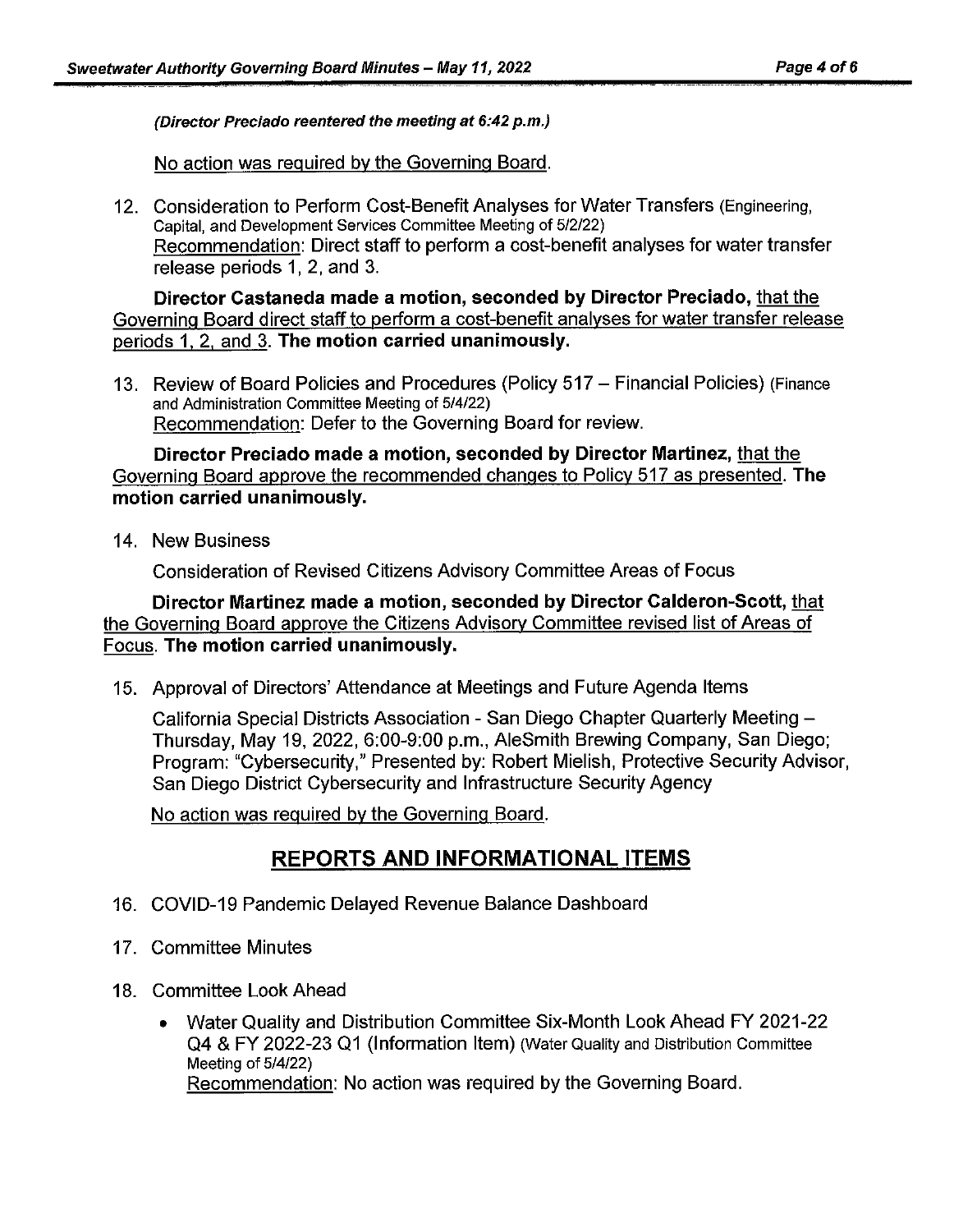19. Report of Legal Counsel

Legal Counsel de Sousa reported on three legislative bills in Sacramento related to potential changes to the Ralph M. Brown Act, including teleconferencing, hybrid meetings, and meeting decorum.

## 20. Report of Management

General Manager Quintero reported on:

• Two upcoming outreach efforts by the Authority, including a 1) virtual open house informing the public of the State's Low-Income Household Water Assistance Program (LIHWAP), water efficiency, drought conditions, and capital projects, and 2) an in-person tour of the Richard A. Reynolds Desalination Facility on May 31, 2022. Both outreach events will be held in English and Spanish.

## 21. Reports by Directors on Events Attended

A. ACWA Spring Conference - May 2-5, 2022

Directors Castaneda and Martinez provided a report.

B. Other Events Attended

There were none.

22. Directors' Comments

Vice Chair Martinez-Perez commented on her positive experience at the HydroStation; and thanked staff member Davis Doane for the short tour of the Desalination Facility.

Chair Sotelo-Solis commented that she looks forward to seeing people at the High School Photo Contest Winners Artists Reception at the Bonita Museum & Cultural Center on Thursday, May 12.

# **CLOSED SESSION**

At 7:53 p.m. the Board convened in Closed Session for:

A. Conference with Legal Counsel – Anticipated Litigation – Significant Exposure to litigation pursuant to Government Code Section 54956.9 (d)(2): Two cases

There was no need for closed session on the following item:

B. Conference with Legal Counsel – Existing Litigation pursuant to Government Code Section 54956.9 (d)(1):

United States, et al. ex rel John Hendrix v. J-M Manufacturing Company Inc., and Formosa Plastics Corporation, U.S.A., Case No. ED CV06-00055-GW